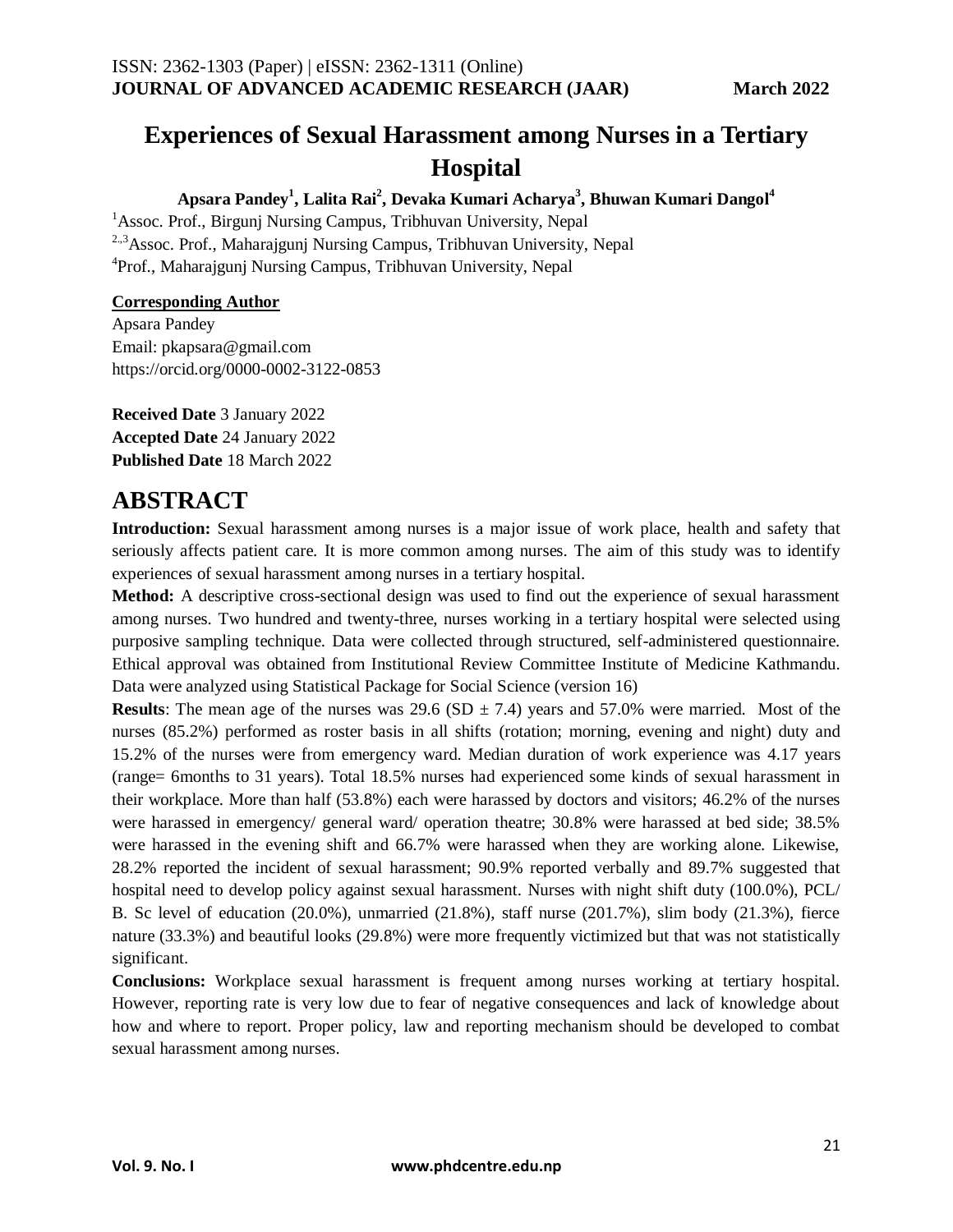### **KEYWORDS**

Experience, Nurses, Sexual harassment, Workplace

## **INTRODUCTION**

Sexual harassment (SH) is a complex occupational hazard in nursing profession (Kahsay, Negarandeh, Dehghan & Nayeri, 2020). Since the nurses are physically and emotionally close to the patients, families and other co-workers, they have the highest rate of SH in the profession (Lamesoo, 2013). One in fourth nurse worldwide reported exposure to SH (Spector, Zhou, &Che, 2014) and71.0% of nurses have experienced SH from patients (Frellick, 2018).

Many studies have reported a high prevalence of SH among nurses during their careers, ranging from 30 to 97.0% [\(O](https://oas.monster.com/RealMedia/ads/click_lx.ads/us.monster.en/career-advice/How-Nurses-Can-Fight-Sexual-Harassment/273250574/Middle1/default/empty.gif/797162445a46674d62444941434c5756?x)woaje & Olusola-Taiwo, 2010). Studies from different countries showed variation in sexual harassment among the nurses such as  $19.0\%$  in USA(Rossheim, 2016), 63.0% in Turkey(Kisa, Dziegielewski & Ates, 2002), 91.0% of nurses and nursing students in Israel (Bronner, Peretz, & Ehrenfeld, 2003), 51.2% Malaysia (Suhaila, & Rampal, 2012), 80.0 % nurses and nursing students in Pakistan (Khan, Begum, & Shaheen, 2015), 57.0% female health workers and 62.0% nurses in Kolkata of India (Chaudhur, 2007). In Nepal, 42.0% female health workers in grass-root level health institutions of Kathmandu had faced sexual harassmentin their workplace (Sapkota & Bhusal, 2015) and 40.30% nurses of Kaski district had ever faced some form of SH in their workplace (Subedi, Hamal & Kaphle, 2013).

SH can have adverse effects on nurses' physical and psychological health as well as a direct impact on patient care (Robbins, Bender, & Finnis, 1997). Though the prevalence of workplace SH among nurses is very high and consequences are very serious, very few studies have been conducted in Nepal. Therefore, this study aimed to identify experience of SH Among nurses in their clinical practice.

### **METHODS**

Descriptive cross-sectional study design was used. This study was conducted in different wards of tertiary hospital, Kathmandu, where large number and different level of nurses, large number of different type and level of medical professionals and other administrative staffs working. This setting was selected for convenient to the researcher. Altogether 450 nurses were working in different or wards of the hospitals during data collection period. Only those nurses who involved in bed side patient care were included in study. Nursing supervisors, senior nursing supervisors, nursing director and nurses who are working in Outpatient Department (OPD) were excluded from the study. Probability purposive sampling technique was used to select the study samples. The sample size was 226 which was calculated using Cochrane formula,

 $n_o = z^2 p(1-p)/d^2$ 

Where  $n<sub>o</sub>$  is the sample sizewithout considering the finite population correction factor

Level of confidence  $(Z) = 95.0\%$ 

Expected prevalence of experience of SH (P) =  $42.0\%$  (Sapkota & Bhusal, 2015)

 $n_0 = 375$ 

This number had adjusting using finite population correction factors.

 $n = n_0 N/n_0 + (N-1)$ 

where, n is final sample size with considering the finite population correction factor, N is total population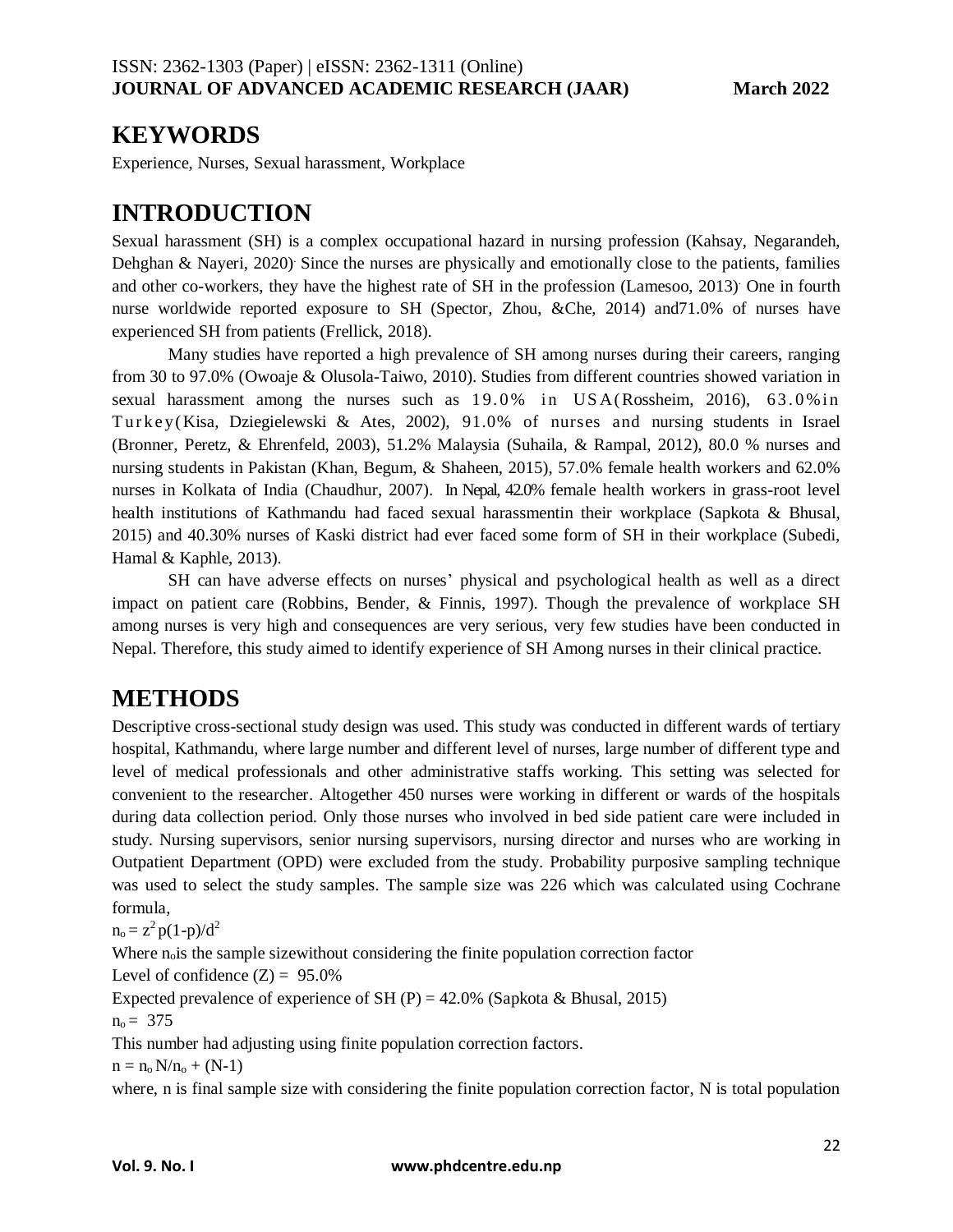i.e., 450

Therefore, n=205

Adding 10.0% non-response rate, final sample size  $(n) = 226$ 

Data were collected using self-administered, structured questionnaire developed by the researchers. Content validity was established through extensive review of available literatures, consultation with panel of experts and nurses; and questions were revised as their feed back. Pre-testing was done among 10.0% of sample size (i.e., 26). Among 226questionnaires distributed; only 223 were returned. Ethical approval was taken from Institutional Review committee Institute of Medicine, Kathmandu. Written informed consent was taken from each participant before distribution of questionnaire. Data were collected in 4 weeks period (June 1 to June 30, 2017). Data were analyzed using SPSS version 16.0. Frequencies, percentage, mean and standard deviation were calculated to illustrate socio-demographic characteristics, nurses' self- perceived attributes and experiences of sexual harassment. Chi square test at 5.0% level of significance ( $\alpha$ ) was calculated to measure the association between experience of SH and selected variables.

### **RESULTS**

### **Socio-demographic Characteristics of Nurses**

More than two third (66.4%) of the nurses were in 20-29 years age group and the mean age of the nurses was 29.6 (SD  $\pm$  7.4) years, 43.9% of the nurses were Bhrahmin/Chhetri, 88.8% believed in Hinduism and 57.0% were married.

Regarding the job-related factors of the nurses, most of nurses (82.9%) were staff nurse, 85.2% performed duty as roster basis in all shifts (morning, evening and night) and 15.2% of the nurses were from emergency ward. Majority (40.8%) of nurses had 1 to 5 years working experience and mean duration of work experience was 7.8 years (SD  $\pm$  7.6, range = 6 months to 31.3 years).

Likewise, 51.15% of the nurses had Post Basic Bachelor of Nursing education.

Regarding the nurses' self-perceived personal attribute, majority (74.4%) of the nurses were perceived average appearance of self-body image. Similarly, 27.8% nurses had perceived their body shape was slim and more than half (51.6%) of them perceived that they were friendly in nature (Table 1).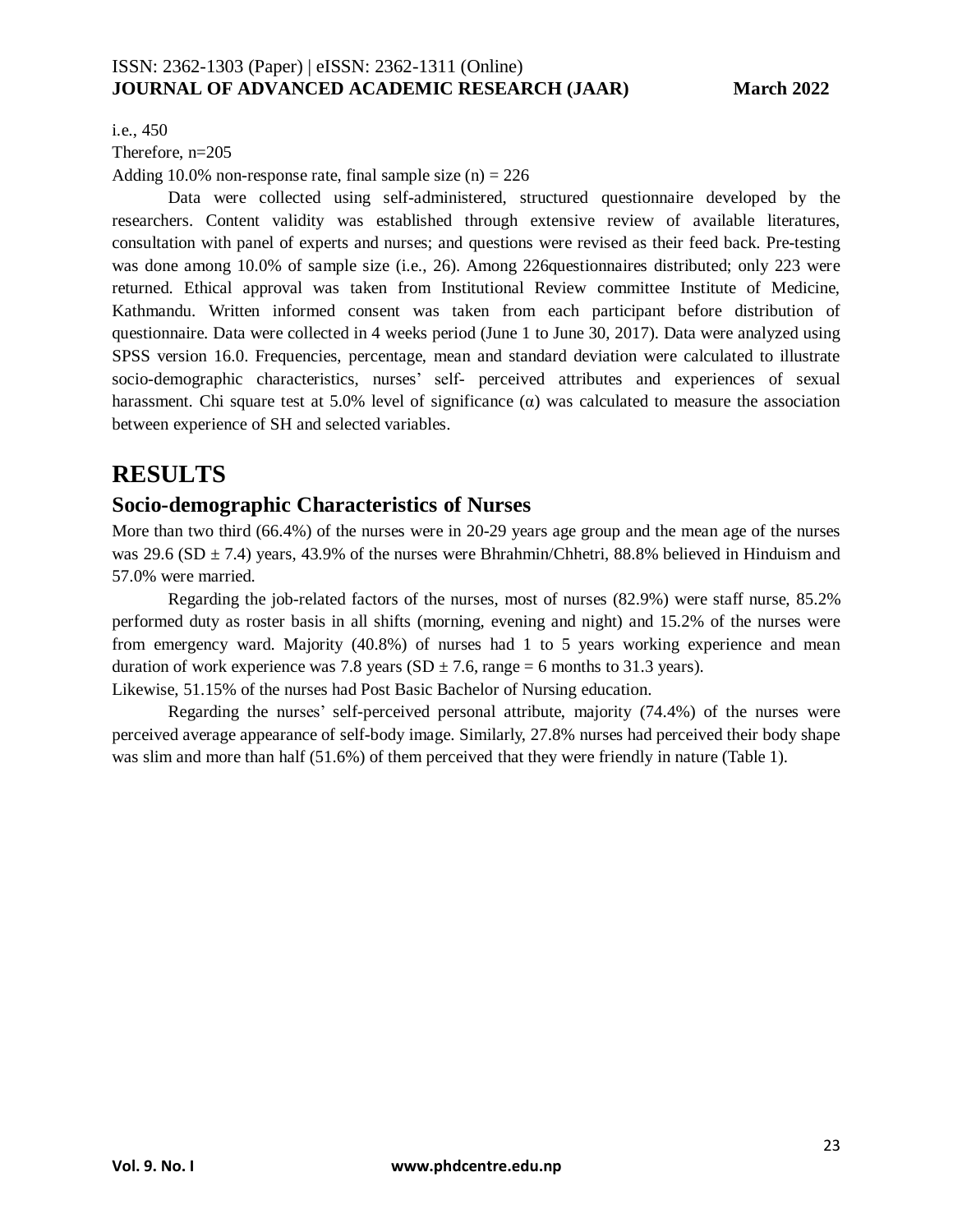| <b>Table1: Nurses' Self Perceived Personal Attributes</b> | $n=223$       |                |
|-----------------------------------------------------------|---------------|----------------|
| <b>Variables</b>                                          | <b>Number</b> | <b>Percent</b> |
| <b>Appearance</b>                                         |               |                |
| Average                                                   | 166           | 74.4           |
| <b>Beautiful</b>                                          | 49            | 22.0           |
| Others                                                    | 3             | 1.3            |
| Not mentioned                                             | 5             | 2.2            |
| Shape of the body                                         |               |                |
| Skinny (slim)                                             | 62            | 27.8           |
| Normal                                                    | 61            | 27.4           |
| Obese                                                     | 54            | 24.2           |
| Attractive                                                | 41            | 18.4           |
| Not mentioned                                             | 5             | 2.2            |
| <b>Nature</b>                                             |               |                |
| Friendly                                                  | 115           | 51.6           |
| Gentle                                                    | 53            | 23.8           |
| Easy going                                                | 38            | 17.0           |
| Strict                                                    | 9             | 4.0            |
| Fierce                                                    | 3             | 1.3            |
| Not mentioned                                             | 5             | 2.2            |

Nurses were asked about experience of SH in their workplace. Majority of the nurses (81.5%) were not sexually harassed in workplace within a last 12 months. Only18.5% of the nurses' experience SH and all predators were male. Majority of the predator (97.4%) were attempted to have sex. More than half (59.0%) predator told unwanted sexual jokes, stories and nearly half (46.2%) of the nurses felt the touch on the body (Table 2).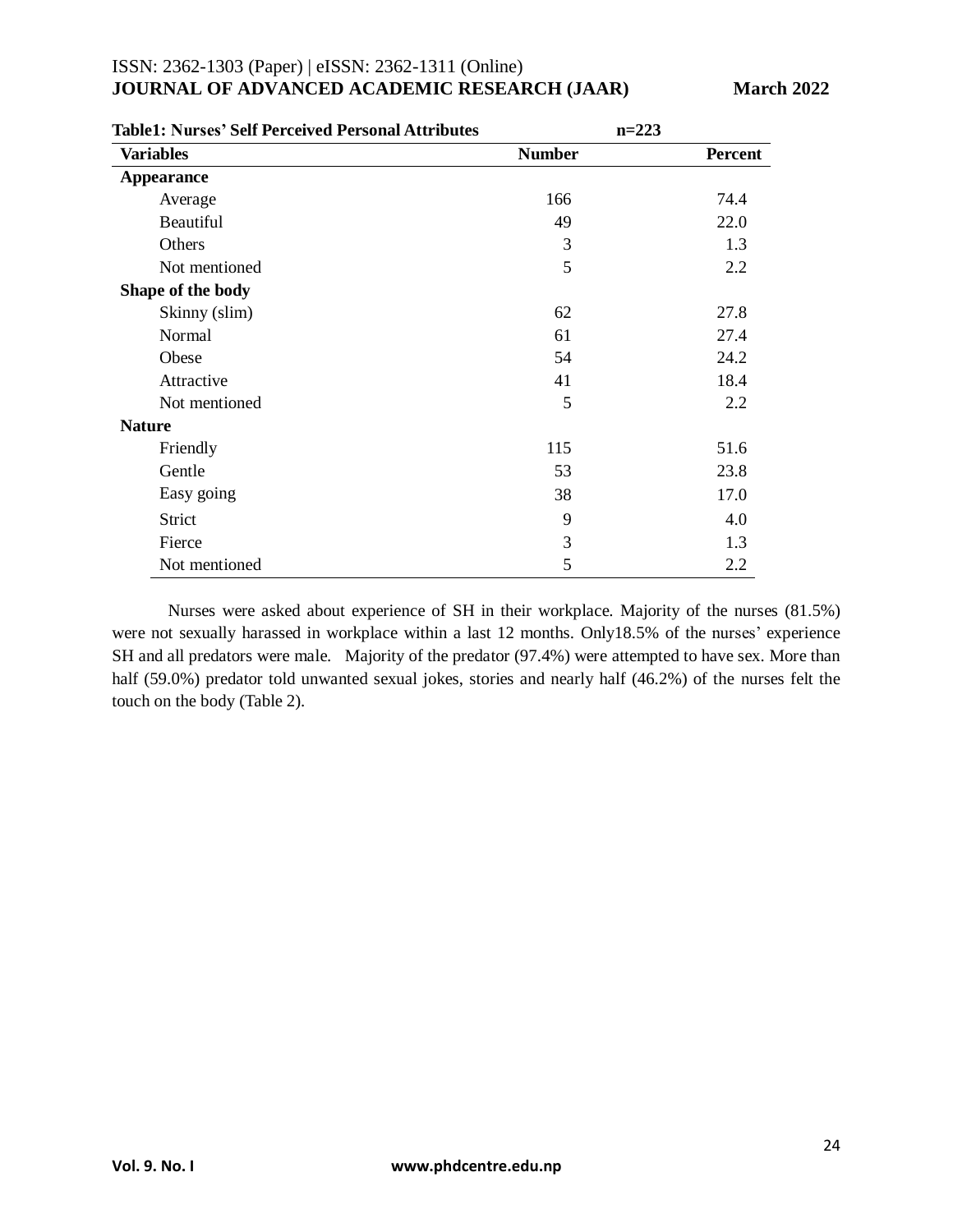### ISSN: 2362-1303 (Paper) | eISSN: 2362-1311 (Online)

### **JOURNAL OF ADVANCED ACADEMIC RESEARCH (JAAR)** March 2022

| Table 2: Experience of Workplace SH among Nurses              | $n = 223$      |                |
|---------------------------------------------------------------|----------------|----------------|
| <b>Variables</b>                                              | <b>Number</b>  | <b>Percent</b> |
| Sexually harassed in the last 12 months (n=223)               |                |                |
| Yes                                                           | 65             | 29.1           |
| N <sub>o</sub>                                                | 146            | 69.2           |
| Not mentioned                                                 | 12             | 5.7            |
| Sexually harassed in workplace within last $12$ month (n=223) |                |                |
| N <sub>o</sub>                                                | 172            | 81.5           |
| Yes                                                           | 39             | 18.5           |
| Not mentioned                                                 | 12             | 5.7            |
| If yes, Predator $(n=39)$ *                                   |                |                |
| <b>Doctors</b>                                                | 21             | 53.8           |
| <b>Visitors</b>                                               | 21             | 53.8           |
| Security person                                               | 3              | 7.7            |
| Patient                                                       | 10             | 25.4           |
| Co-worker                                                     | 3              | 7.7            |
| Seniors, management/supervisor                                | $\overline{2}$ | 5.1            |
| Unknown person                                                | 1              | 2.6            |
| Sex of predator $(n=39)$                                      |                |                |
| Male                                                          | 39             | 100.0          |
| Female                                                        | $\theta$       | 0.0            |
| Type of harassment $(n=39)$ *                                 |                |                |
| Attempt to have sex                                           | 38             | 97.4           |
| Told unwanted sexual jokes, stories, questions, or words      | 23             | 59.0           |
| Touched on the body                                           | 18             | 46.2           |
| Shown sexual behaviors with eyes, hand or face                | 9              | 23.0           |
| Made kissing sounds                                           | 8              | 20.5           |
| Received unwanted mail or telephone calls                     | 8              | 20.5           |
| Received sexual link web address, message, pictures, comments | 5              | 12.8           |
| by social media                                               |                |                |
| Calling name unnecessarily                                    | $\overline{4}$ | 10.3           |
| Shown someone's body sexually                                 | 3              | 7.7            |

#### **\*Multiple response**

Regarding the circumstances and places related to sexual harassment, majority (46.2%) of the nurses were harassed in emergency, general ward, operation theatre, 30.8% were harassed in bed side. 38.5% of the nurses were harassment in evening shift duty and majority (66.7%) of nurses were harassed when they are working alone (Table 3).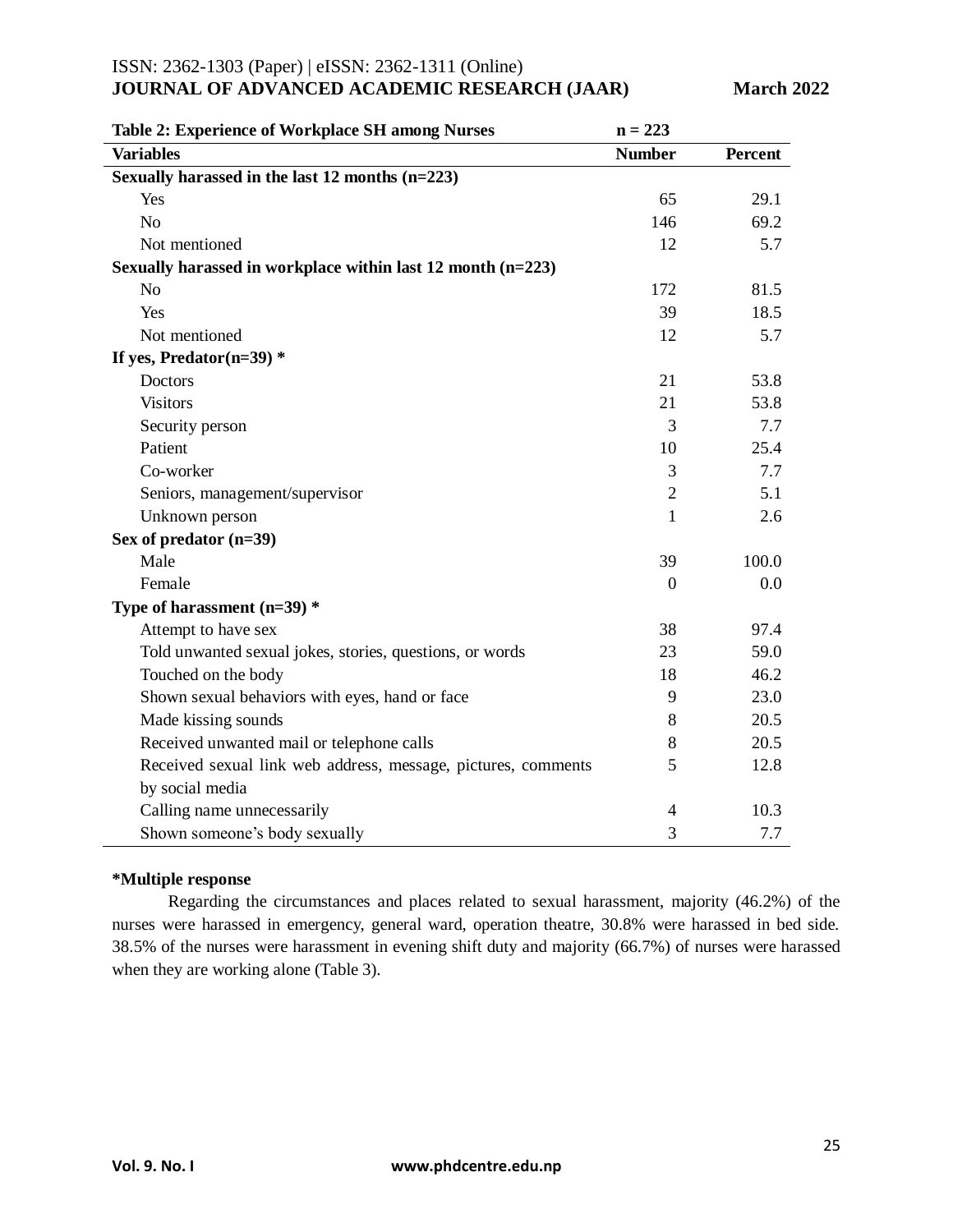| Table 3: Circumstances and Places of Sexual Harassment | $n = 39$       |                |  |
|--------------------------------------------------------|----------------|----------------|--|
| <b>Variables</b>                                       | <b>Number</b>  | <b>Percent</b> |  |
| Area (location) of harassment *                        |                |                |  |
| General ward/operation theater/ Emergency              | 18             | 46.2           |  |
| Bed side                                               | 12             | 30.8           |  |
| <b>Nursing Station</b>                                 | $\overline{7}$ | 18.0           |  |
| Lobby/Corridor                                         | 6              | 15.4           |  |
| Procedure room                                         | 1              | 2.6            |  |
| Time of SH*                                            |                |                |  |
| Evening                                                | 15             | 38.5           |  |
| Day shift                                              | 11             | 28.2           |  |
| Night shift                                            | 10             | 25.6           |  |
| All shift                                              | 5              | 12.8           |  |
| <b>Situation of harassment*</b>                        |                |                |  |
| When nurses are working alone                          | 26             | 66.7           |  |
| Uncontrolled crowding                                  | 5              | 12.8           |  |
| On the way                                             | 3              | 7.7            |  |
| During visiting hours                                  | 2              | 5.1            |  |
| Not mentioned                                          | 3              | 7.7            |  |

#### **Table 3: Circumstances and Places of Sexual Harassment n = 39**

#### **\*Multiple responses**

Concerning about the reporting system, 100.0% nurses mentioned that there was no any reporting system/mechanism for SH in the hospital. However, after victimization from sexual harassment, only 41.0% nurses had considered that harassment event was typical incidents. Majority of the nurses (71.8%) did not report the event. Among the reported cases, 46.2% nurses told their friends, only 9.1% reported to the hospital authority, however, no one reported to the police station. Most of the nurses (90.9%) reported verbally, 21.4% of the nurses did not report due to afraid of negative consequence and feeling of reporting is useless and 14.3% did not know process of reporting (Table 4).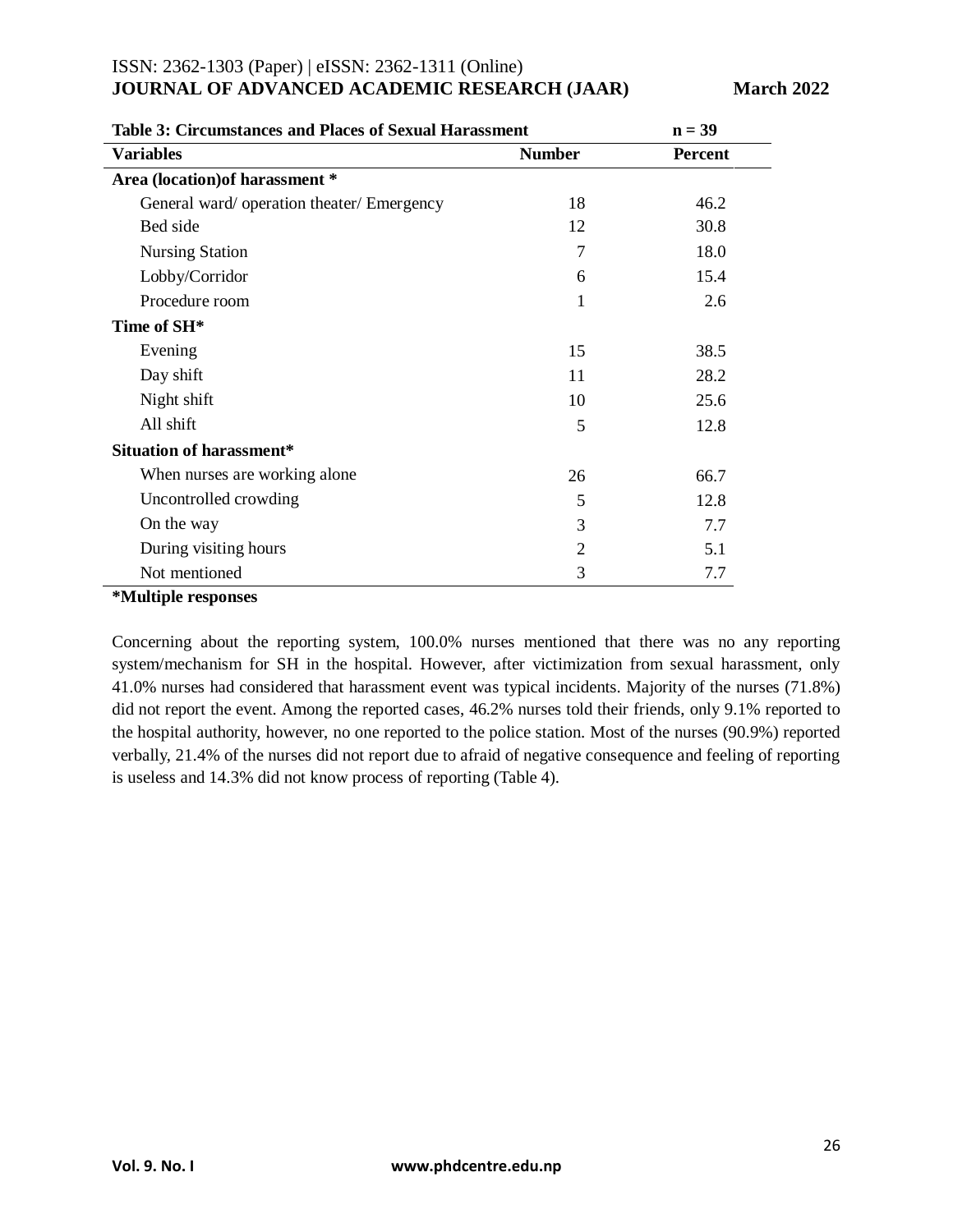| <b>Variables</b>                         | <b>Number</b>  | <b>Percent</b> |
|------------------------------------------|----------------|----------------|
| Reporting system(n=39)                   |                |                |
| N <sub>0</sub>                           | 39             | 100.0          |
| Report the event of SH $(n=39)$          |                |                |
| Yes                                      | 11             | 28.2           |
| N <sub>0</sub>                           | 28             | 71.8           |
| If yes, report to $(n=11)$               |                |                |
| Friends                                  | 6              | 54.5           |
| Senior                                   | 4              | 36.4           |
| Authority                                | 1              | 9.1            |
| Method of report $(n=11)$                |                |                |
| Verbal                                   | 10             | 90.9           |
| Written                                  | 1              | 9.1            |
| If no, reason for not reporting $(n=28)$ |                |                |
| Afraid of negative consequences          | 6              | 21.4           |
| Useless/It was not important             | 11             | 39.3           |
| Felt guilty                              | $\overline{4}$ | 14.3           |
| Didn't know where to report              | $\overline{4}$ | 14.3           |
| Felt ashamed                             | 3              | 10.7           |

#### **Table 4: Responses towards Sexual Harassment**

### **Association between Experience of SH and Selected Variables**

While doing cross tabulation to show association between experience of SH and selected variables, nurses who did night shift duty were more victimized (100.0%) than other shift, nurses with basic level (PCL/ B Sc) education were more (20.0%) victimized than the nurses with higher level of education. Similarly, unmarried (21.8%) were more victimized than married (16.3%). Nurses worked at lower level (staff nurse) were more victimized than officer level (6.3%). This indicates that junior nurses were victimized than senior nurses. Nurses with slim body shape (21.3%) were more victimized. Nurses with fierce nature (33.3%) and with beautiful looks (29.8%) were victimized more. However, is no statistically significant association between experience of SH and these variables (Table 5).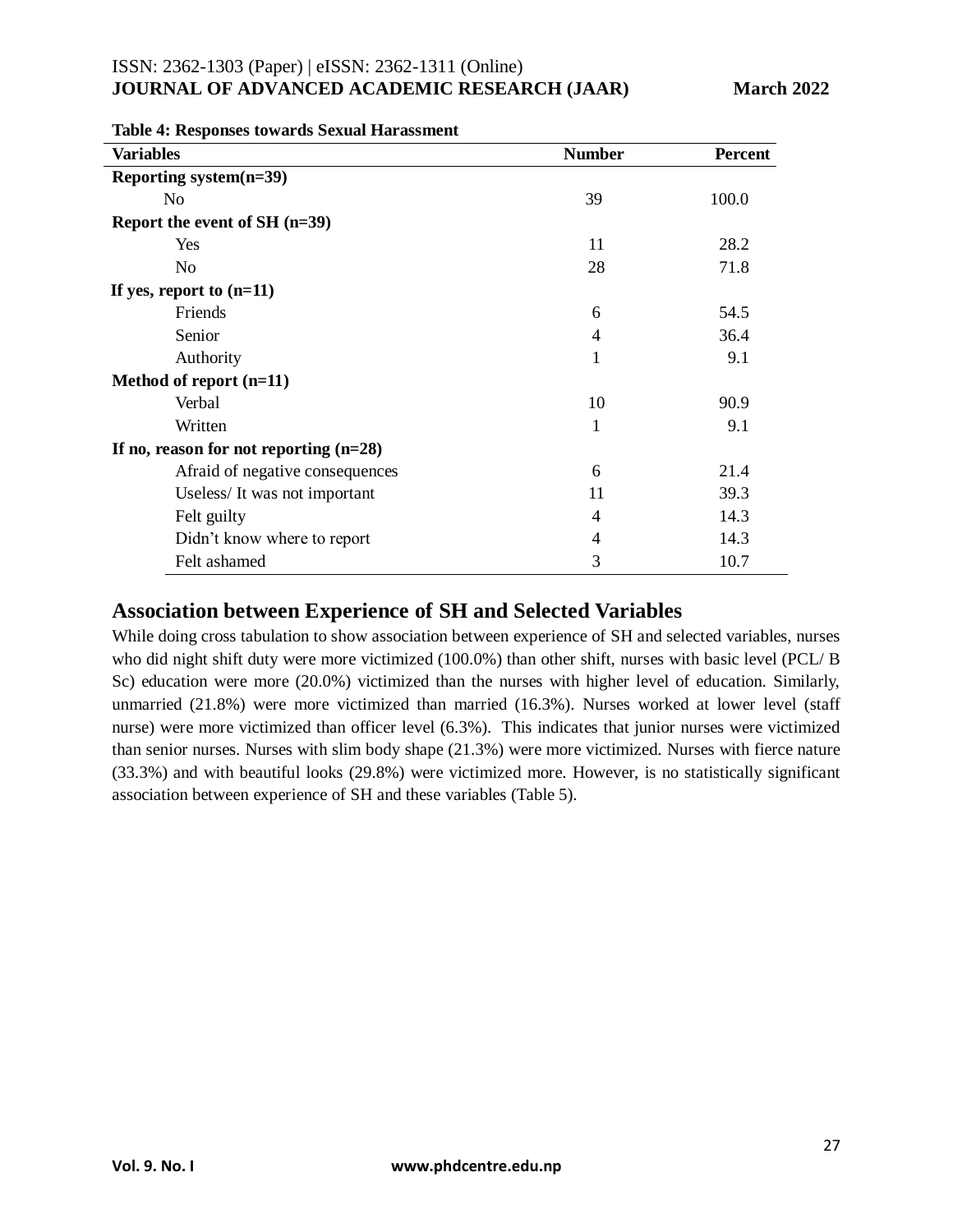| Table 5: Association between Experience of SH and Selected Variables<br>$n = 223$ |                            |              |                           |         |
|-----------------------------------------------------------------------------------|----------------------------|--------------|---------------------------|---------|
| <b>Variables</b>                                                                  | <b>Experience of S. H.</b> |              | $\overline{\mathbf{X}^2}$ | p-value |
|                                                                                   | Yes                        | No           |                           |         |
| <b>Usual Duty Shift</b>                                                           |                            |              |                           |         |
|                                                                                   |                            |              |                           |         |
|                                                                                   |                            |              |                           |         |
| All shift                                                                         | 32(18.0%)                  | 146(82.0%)   | 5.146                     | .161    |
| Morning                                                                           | 3(15.0%)                   | 17(85.0%)    |                           |         |
| Evening                                                                           | 3(27.3%)                   | 8(72.7%)     |                           |         |
| Night                                                                             | $1(100.0\%)$               | $0(0.0\%)$   |                           |         |
| <b>Level of education</b>                                                         |                            |              |                           |         |
| PCL nursing                                                                       | 14(20.3%)                  | 55(79.7%)    | .354                      | .552    |
| Post basic BN                                                                     | 19(17.6%)                  | 89(82.4%)    |                           |         |
| <b>B</b> Sc. Nursing                                                              | $6(20.0\%)$                | 24(80.0%)    |                           |         |
| <b>MN</b>                                                                         | $0(0.0\%)$                 | $4(100.0\%)$ |                           |         |
| <b>Marital status</b>                                                             |                            |              |                           |         |
| Married                                                                           | 20(16.3%)                  | 103(83.7)    | 1.049                     | .306    |
| Unmarried                                                                         | 19(21.8%)                  | 68(78.2%)    |                           |         |
| job<br><b>Current</b>                                                             |                            |              |                           |         |
| position                                                                          |                            |              |                           |         |
| Staff nurse                                                                       | 37(20.7%)                  | 142(79.3%)   | 2.756                     | .097    |
|                                                                                   |                            |              |                           |         |
| Nursing officer                                                                   | $2(6.3\%)$                 | 30(93.7%)    |                           |         |
| Self-perceived body                                                               |                            |              |                           |         |
| <b>Shape</b>                                                                      |                            |              |                           |         |
| Obese                                                                             | 9(17.3%)                   | 43(82.7%)    | 1.336                     | .721    |
| Skinny (slim)                                                                     | 13(21.3%)                  | 48(78.7%)    |                           |         |
| Attractive                                                                        | 5(12.8%)                   | 34(87.2%)    |                           |         |
| Normal                                                                            | $12(20.3\%)$               | 47(79.7%)    |                           |         |
| Character(nature)                                                                 |                            |              |                           |         |
| of the Nurses                                                                     |                            |              |                           |         |
| Fierce                                                                            | 1(33.3)                    | 2(66.7%)     | .998                      | .910    |
| Strict                                                                            | $2(22.2\%)$                | 7(77.8)      |                           |         |
| Gentle                                                                            | $8(16.0\%)$                | 42(84.0%)    |                           |         |
| Easy going                                                                        | 8(21.6)                    | 29(78.4%)    |                           |         |
| Friendly                                                                          | 20(17.9%)                  | 92(82.1%)    |                           |         |
| <b>Looks</b>                                                                      |                            |              |                           |         |
|                                                                                   |                            |              |                           |         |
| Beautiful                                                                         | 14(29.8%)                  | 33(70.2%)    | 5.599                     | .068    |
| Average                                                                           | 25(15.5%)                  | 136(84.5%)   |                           |         |

Regarding the suggestions for the prevention of workplace SH among nurses, most (89.7%) of the nurses suggested as hospital policy against SH is necessary. Similarly, nurses had suggested that work place SH among nurses can be prevented through awareness program (70.0%), strict rules and regulation (64.6%),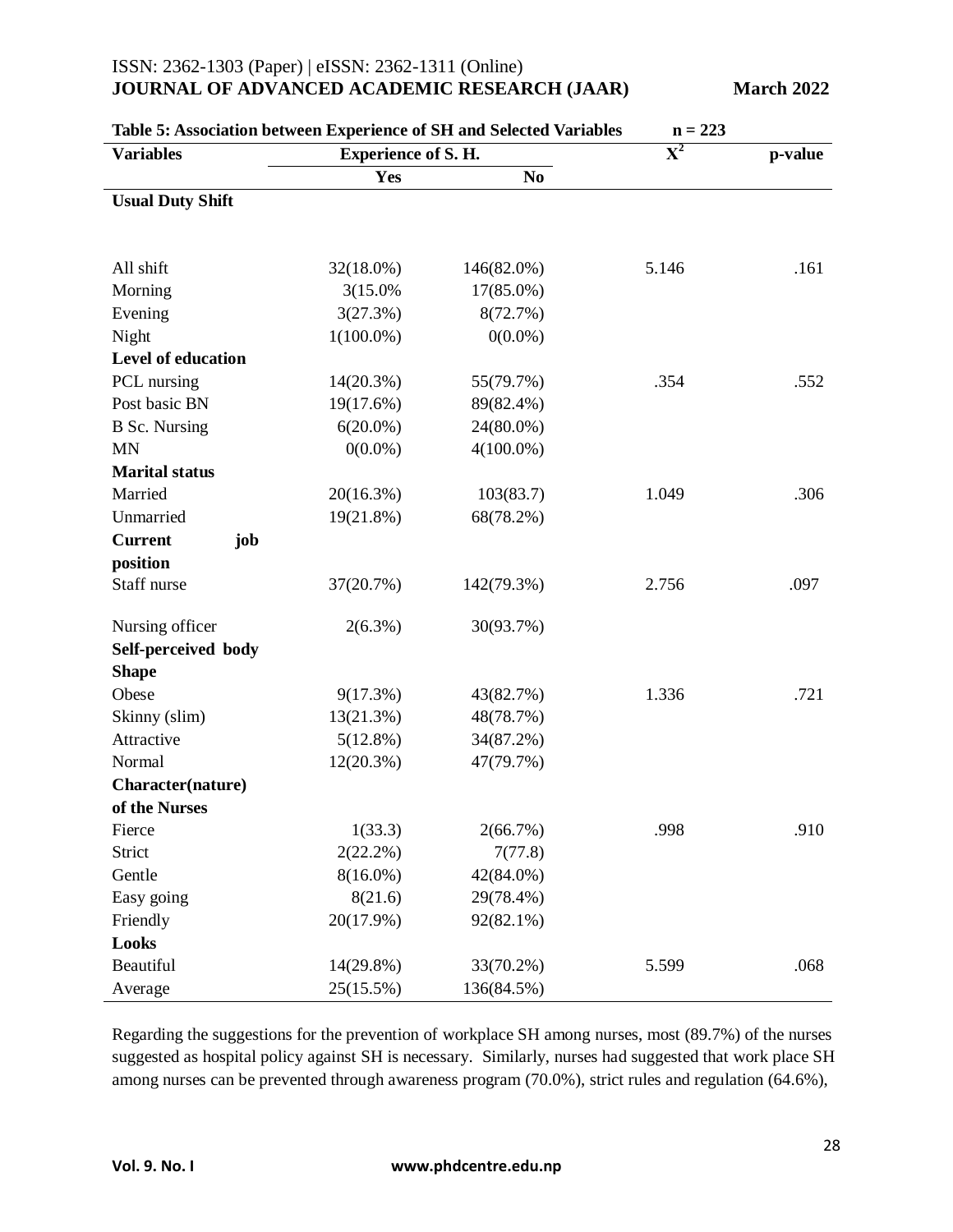heavy penalty for the abuser (49.8%), appropriate policy (32.3%) and healthy working environment (25.6%)to prevent workplace SH among nurses (Table 6).

| <b>Variables</b>                        | <b>Number</b>  | Percent |
|-----------------------------------------|----------------|---------|
| Hospital policy against SH is necessary |                |         |
| <b>Yes</b>                              | 200            | 89.7    |
| N <sub>0</sub>                          | $\overline{2}$ | 0.9     |
| Not mentioned                           | 21             |         |
| Suggestion about prevention of SH*      |                |         |
| Awareness regarding the SH              | 158            | 70.9    |
| Strict rules and regulations            | 144            | 64.6    |
| Heavy penalty for the abuser            | 111            | 49.8    |
| Appropriate policy                      | 72             | 32.3    |
| Healthy working environment             | 57             | 25.6    |

**\*Multiple responses**

### **DISCUSSION**

In this study, 39 (18.5%) had experienced workplace SH in last 12 months. This finding is lower than the prevalence reported from the study of different countries. For example,42.0% female health workers reported SH in their workplace in the study of Kathmandu (Sapkota, 2015);while 22.8% in Melaka, Malaysia (Suhaila, 2012);22.4% in South Korea (Chang, 2016), and 63.4% in Wuhan, China (Yang, 2018). Similarly, higher rate of SH was reported in Taiwan (57.0%) (Chuang, & Lin, 2006), 71.0% in Bangladesh (Fatema, 2017) and 56.0% in Japan (Hibino, 2009). But some other studies reported lower prevalence of SH than the prevalence of our study. Prevalence of SH among nurses was 16.2% in Europe (Spector, 2014), 19.70% in south Korea (Park, 2015), 13.0% in Ethiopia (Fute, 2015) and 9.4% in Saudi Arabia (Mohamed,2002). Worldwide prevalence of SH towards nurses in the past 12 months and during nursing career was 12.6% and 53.4%, respectively (Lu, 2020) Different definitions, measures, sample size, populations, study settings and time frames may partly contribute to the discrepancy between these results.

In this study, 100% perpetuators were male which is supported by study done in Kathmandu which reported that almost all of the perpetuators were male (Sapkota, 2015). Similar finding had also reported in the study conducted in Japan where almost all (94.0%) perpetuators were male (Hibino, 2006). This study found that 53.8% nurses were harassed sexually by doctor and visitors whereas 25.4% were harassed by patients. These findings are supported by the study done in Kaski reported that physicians were the foremost perpetuator (37.03%), patients' relatives (25.9%) and patients (18.5% ) (Subedi, 2013). In contrast to these findings, many other studies reported that patients were the most common perpetuators of SH to the nurses. For example, 42.70% patients in Egypt (Ali, 2015), 55.5%in south Korea (Park, 2015), 43.30% patients in Turkey (Çelik, 2007) and 18.52% in Kaski, Nepal (Subedi, 2013).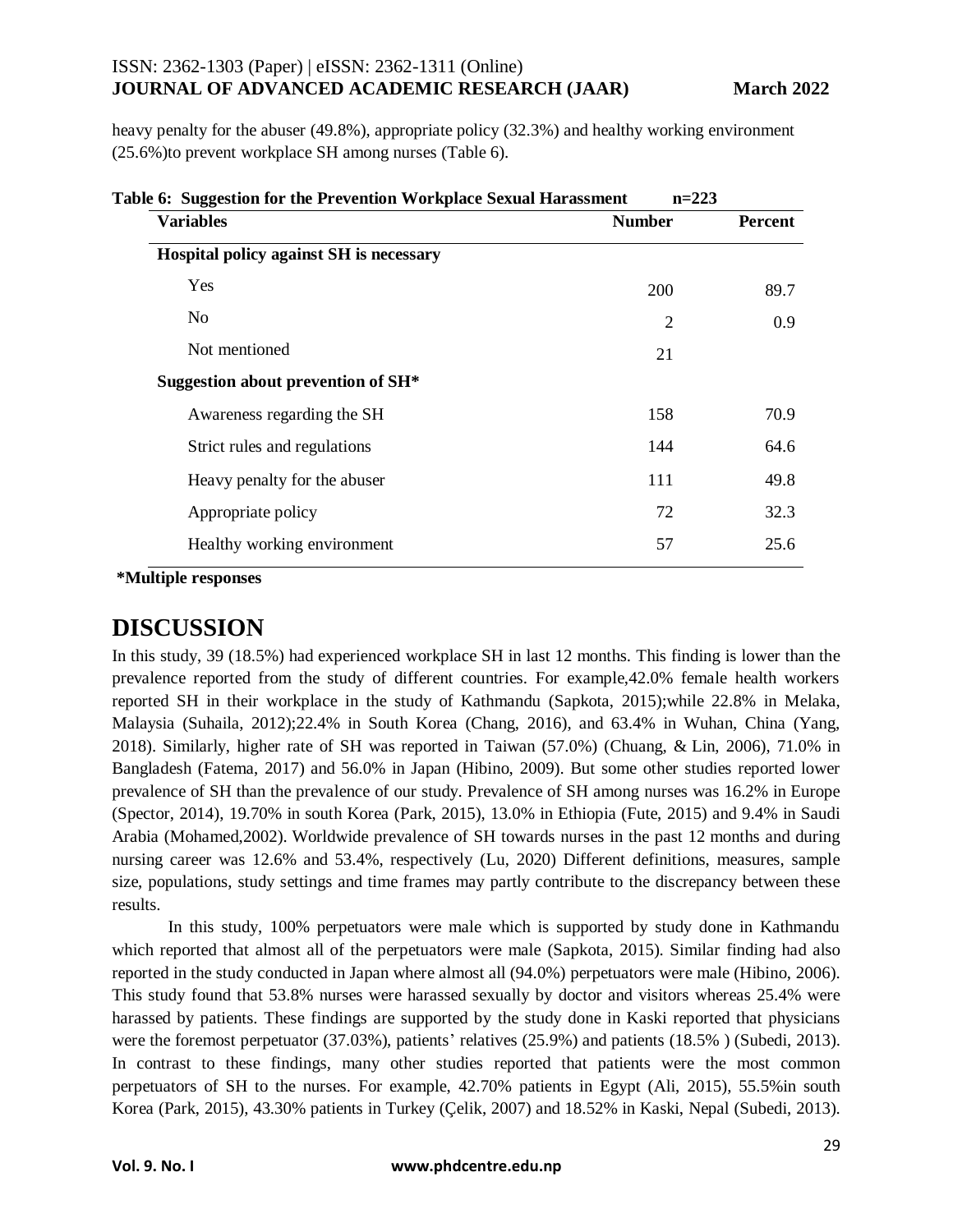Likewise, another study done in Kathmandu reported that about two third (64.0%) of harasser were senior level male co-workers followed by same level male workers (23.0%) and male clients/visitors of their service (13.0%) (Sapkota, 2015). These differences might be due to different in study setting, population, and sample size.

Regarding types of harassment experienced by nurses, almost (97.4%) of the nurses had mentioned that predator attempted to have sex followed by told unwanted sexual jokes, stories, questions, or words (59.0%), touched on the body (46.2) %, shown sexual behaviors with eyes, hand or face 23.0%, made kissing sounds and received unwanted mail or telephone calls 20.5% each, received sexual link web address, message, pictures, comments by social media 12.8% and shown body sexually 7.7%. The findings were different in the study done in Kathmandu reported that most frequent type (35.0%) of SH was verbal (passing vulgar jokes, remarks or teasing obscenely) followed by physical harassment (30.0%). New forms of harassment identified was sending vulgar message through cell phone and giving missed call at late evening/night (23.0%) (Sapkota, 2015).Different findings also reported by the study done in Malaysia in which most common forms of SH were verbal (46.6%), visual (24.8%), psychological (20.9%), physical (20.7%) and non -verbal (16.7%) (Suhaila, 2012). These differences also might be due to difference in study population and settings.

Regarding the location of harassment, majority (46.2%) of nurses were harassed in wards like emergency, general ward, operation theatre which is supported by the findings of the study done in Malaysia reported 51.8 % nurses were harassed in wards (Suhaila, 2012).

Regarding the reporting of the victimization from sexual harassment, only 28.2% nurses reported the event of harassment. Among them, more than half (54.5%) reported to their own friends which are lesser than the finding of study conducted in Pakistan and China revealed that 65.3% and 60.0% nurses reported incidence respectively (Khan, 2015; Song, Wang & Wu, 2020).Whereas 90.0% incidents were reported in Israel (Bronner, 2003) and 45.1% of SH victims reported in Malaysia(Suhaila, 2012). In this study, among the total reported incidents, 90.9% were reported verbally and 14.3% were not reported the incidents due to unknown where to report which is supported by study done in Malaysia that common reasons were that not knowing the proper way of how and who to report the incidence (Suhaila, 2012).

While doing cross tabulation to show association between experience of SH and selected variables nurses with skinny body shape (21.3%) and nurses with beautiful looks (29.8%) were victimize more which is supported by the findings done in Malaysia revealed that there was a significant relationship between SH and those who have beautiful looks and those who were skinny would increase by nearly two-fold the risk of being sexually harassed than those who were obese. Similarly, it was reported that nurses with fierce nature (33.3%), strict (22.2%), easy going (21.6 %) and friendly (17.9%) in this study. This is contrast to the findings of the study from Malaysia mentioned that friendly nurses were sixteen times more at risk of being sexually harassed compared to those with fierce characteristic. Easy going nurses were nearly nine times at risk of being harassed than those who were fierce. The gentle and timid individuals were six times more at risk for experiencing similar harassment compared to the fierce while the strict ones are two times more at risk to be harassed sexually as compared to those who were fierce (Suhaila, 2012).

Regarding the suggestions for the prevention of workplace SH most (89.7%) nurses suggested the hospital policy against SH is necessary. Workplace SH among nurses can be prevented through awareness program (70.0%). This finding is supported by the study of Korea mentioned that education is necessary for prevention of SH (88.3%) and recommended that education program is needed to prevent SH and enhance the gender sensitivity of nursing students (Lee, 2011). Similar recommendations also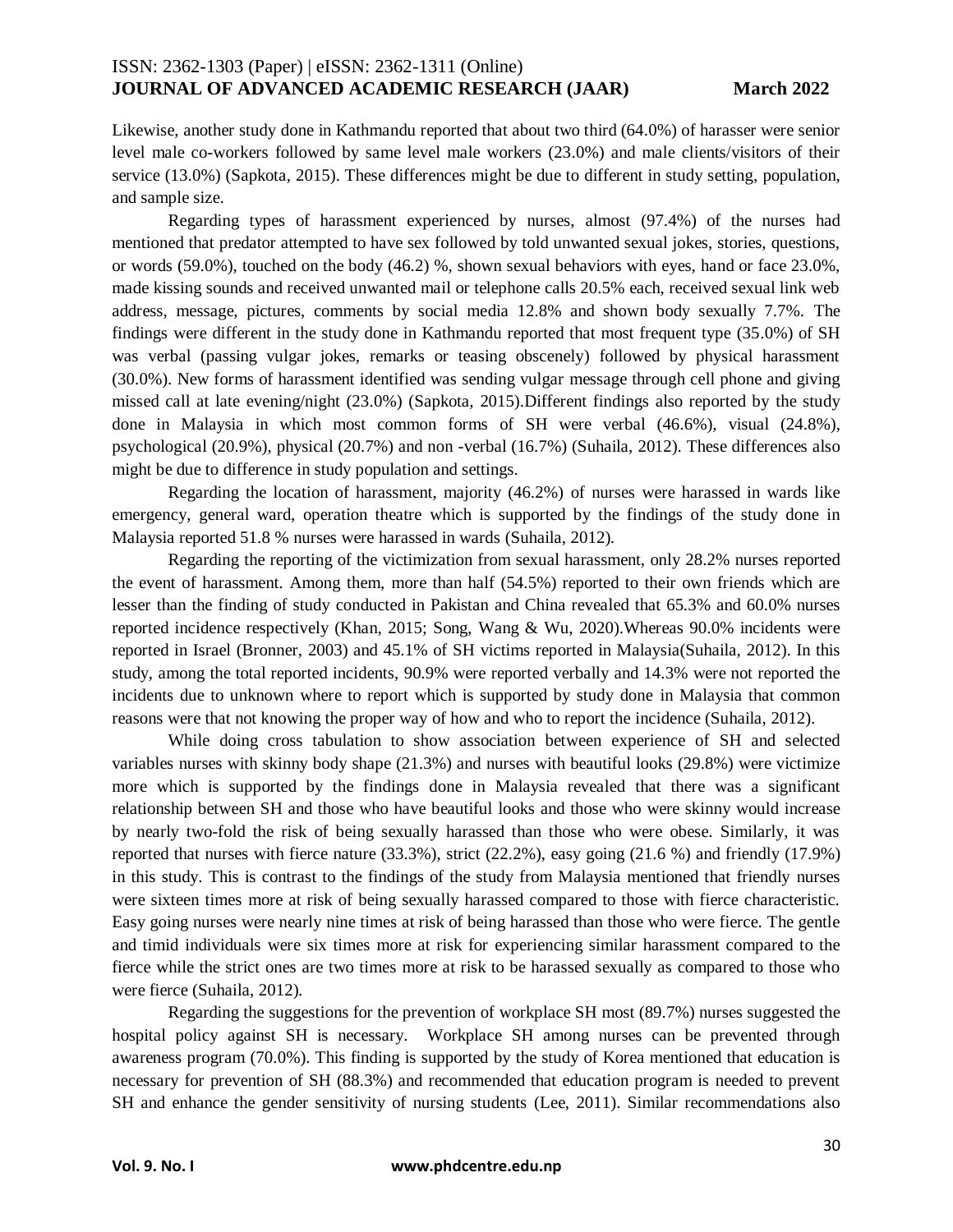done by other studies carried out in other countries (Zeng, 2019). A systematic review on SH against female nurses also recommended that nursing curriculums to include SH prevention strategies and improve life skills of female nurses in tackling sexual harassments (Kahsay, 2020). Another systematic review and meta-analysis recommended that nursing councils and professional nursing organizations should put in their effort towards the formulation and implementation of occupational safety legislation in their respective countries through appropriate political lobbying (Varghese, 2021).

# **CONCLUSIONS**

Workplace SH is frequent among nurses working at tertiary hospital and perpetuators are male. Reporting rate is very low due to fear of negative consequences and lack of knowledge about how and where to report. Proper policy, law and reporting mechanism should be developed to combat SH among nurses. In addition, it is recommended to the hospital administration for the development of healthy working environment and ongoing sensitization program on sexual harassment.

# **LIMITATIONS OF THE STUDY**

This study was conducted only one setting with purposive sampling technique. So, it lacks the generalizability in other setting and population. Information collected with structured self-administered questionnaire also limits the nurses' opinions and there was also problem of non-responses of the question.

## **SOURCE OF FUNDING**

This study was funded by Research Directorate, Rector's Office, Tribhuvan University Kirtipur, Kathmandu, Nepal.

## **ACKNOWLEDGEMENTS**

Researchers would like to acknowledge to all the nurses for providing their support and cooperation to complete this study successfully. Similarly, researchers' would like to acknowledge Research Directorate, Rector's office, Tribhuvan University for providing financial support for the study.

# **CONFLICTS OF INTEREST**

There is no conflict of interest in this study

## **REFERENCES**

- Ali, E. A. A, Saied, S. M., Elsabagh, H. M., Zayed, H. A. (2015). Sexual harassment against nursing staff in Tanta University hospitals, Egypt. *Journal The Egyptian Public Health Association*, 90(3),94– 100.
- Bronner, G., Peretz, C. &Ehrenfeld, M. (2003).Sexual harassment of nurses and nursing students. *Journal of Advance Nursing, 42* (6).DOI: 10.1046/j.1365-2648.2003.02667.
- Çelik, Y., Çelik, S.Ş. (2007). Sexual harassment against nurses in Turkey. Journal of Nursing Scholarship.:39(2):200–6. Retrieved from: [https://doi.org/10.1111/j.1547-5069.2007.00168.](https://doi.org/10.1111/j.1547-5069.2007.00168.x)
- Chaudhuri, P. (2007). Experiences of Sexual Harassment of Women Health Workers in Four Hospitals in Kolkata, India. *Reproductive Health Matters*, *15*(30), 221–229.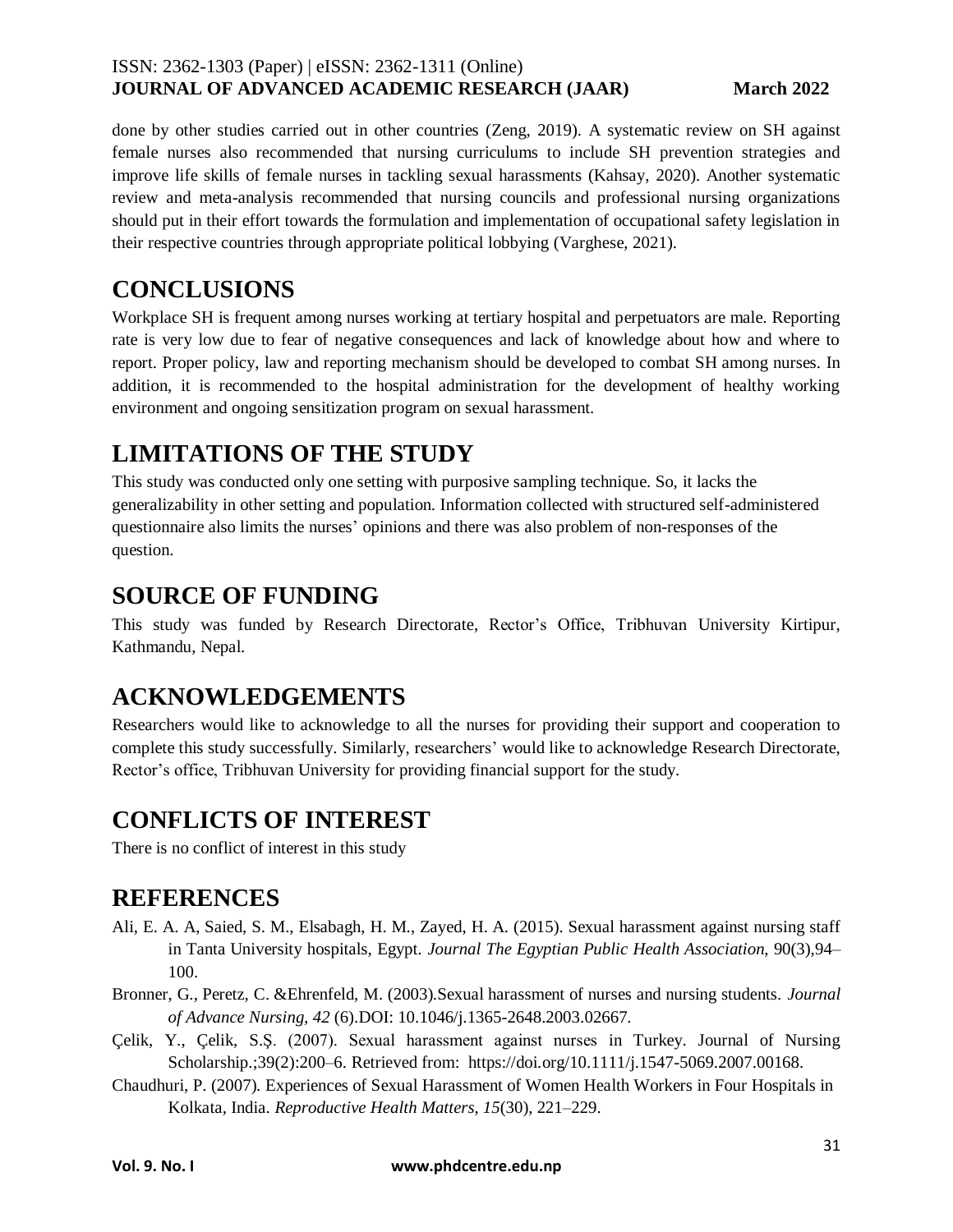http://www.jstor.org/stable/25475354Chuang, S. C. & Lin, H. M. (2006).Nurses confronting sexual harassment in the medical environment. *Student Health Technology Information*, *122*, 349- 52.Retrieved from https://www.ncbi.nlm.nih.gov/pubmed/17102278

- Fatema, S. R. (2017). Socio-psychological health hazards and job satisfaction among the female nurses in the selected public hospitals of Bangladesh. *International Journal for Research in Health Sciences and Nursing (ISSN: 2208-2670)*, *3*(9), 01–09. Retrieved from <https://gnpublication.org/index.php/hsn/article/view/255>
- Fute, M., Mengesha, Z. B., Wakgari, N., & Tessema, G. A. (2015). High prevalence of workplace violence among nurses working at public health facilities in Southern Ethiopia. *BMC Nursing*, *14*, 9. [https://doi.org/10.1186/s12912-015-0062-1Crossref](https://doi.org/10.1186/s12912-015-0062-1)[PubMedWeb of](https://onlinelibrary.wiley.com/servlet/linkout?suffix=null&dbid=8&doi=10.1111%2Fjan.14296&key=25767412)  [Science®Google Scholar](https://onlinelibrary.wiley.com/servlet/linkout?suffix=null&dbid=128&doi=10.1111%2Fjan.14296&key=000210484900008)
- Hibino. Y., Hitomi. Y., Kambayashi, Y., Nakamura,H. (2009). Exploring factors associated with the incidence of sexual harassment of hospital nurses by patients. Journal of Nursing Scholars, *41*(2):124–31.doi: [10.1111/j.1547-5069.2009. 01244.x](https://doi.org/10.1111/j.1547-5069.2009.01244.x)
- Hibino, Y., Ogino, K., Inagaki, M. (2006). Sexual harassment of female nurses by patients in Japan. Journal of Nursing Scholarship, 38(4), 400–5. PubMed [Google Scholar](http://scholar.google.com/scholar_lookup?&title=Sexual%20harassment%20of%20female%20nurses%20by%20patients%20in%20Japan&journal=J%20Nurs%20Scholarsh&volume=38&issue=4&pages=400-405&publication_year=2006&author=Hibino%2CY&author=Ogino%2CK&author=Inagaki%2CM)
- Kahsay, W.G., Negarandeh, R., DehghanNayeri, N. (2020). Sexual harassment against female nurses: a systematic review. *BMC Nursing 19***,** 58<https://doi.org/10.1186/s12912-020-00450-w>
- Khan, N., Begum, S. &Shaheen, A.(2015). Sexual harassment against staff and student nurses in tertiary care hospitals, Peshawar K.P. Pakistan. *International Journal of Innovative Research and Development, 4*(1). Retrieved from [www.ijird.com](http://www.ijird.com/)
- Kisa, A., Dziegielewski, S.F.,&Ates, M. (2002) Sexual harassment and its consequences: A study within Turkish hospitals. *Journal of Health and Social Policy, 15*, 77–94.doi: [10.1300/J045v15n01\\_05](https://doi.org/10.1300/j045v15n01_05)
- Lamesoo, K. (2013). Some things are just more permissible for men: Estonian Nurses' interpretations of sexual harassment. *NORA-Nordic Journal of Feminist and Gender Research. 21*(2), 123–39.
- Lee, S.K., Song, J.E.,& Kim, S. (2011). Experience and perception of sexual harassment during the clinical practice of Korean nursing students. *Asian Nursing Research, 5*,170- 176.doi: [10.1016/j.anr.2011.09.003](https://doi.org/10.1016/j.anr.2011.09.003)
- Lu, L., Dong, M., Lok, G. K. I., Feng, Y., Wang, G., Ng, C. H., Ungvari, G. S., Xiang, Y. T. (2020). Worldwide prevalence of sexual harassment towards nurses: A comprehensive meta-analysis of observational studies. *Journal of Advance Nursing, 76*(4), 980-990. doi: 10.1111/jan.14296.
- Mohamed, A. G. (2002). Work-related assaults on nursing staff in Riyadh, Saudi Arabia. *Journal Family & Community Medicine*, *9*(3), 51– 56.
- Owoaje, E.T., & Olusola-Taiwo, O. (2010). Sexual harassment experiences of female graduates of Nigerian tertiary institutions. *International. Quarterly Community Health Education*, *30* (4), 337- 348. doi[:10.2190/IQ.30.4.e](https://doi.org/10.2190/IQ.30.4.e)
- Park, M., Cho, S. H., Hong, H.J (2015). Prevalence and perpetrators of workplace violence by nursing unit and the relationship between violence and the perceived work environment. Journal of Nursing Scholarship, 47(1), 87–95.
- Robbins, I., Bender, M. P., Finnis, S. J. (1997). Sexual harassment in nursing. *Journal ofAdvance Nursing, 25*(1),163-9. doi: 10.1046/j.1365-2648.1997